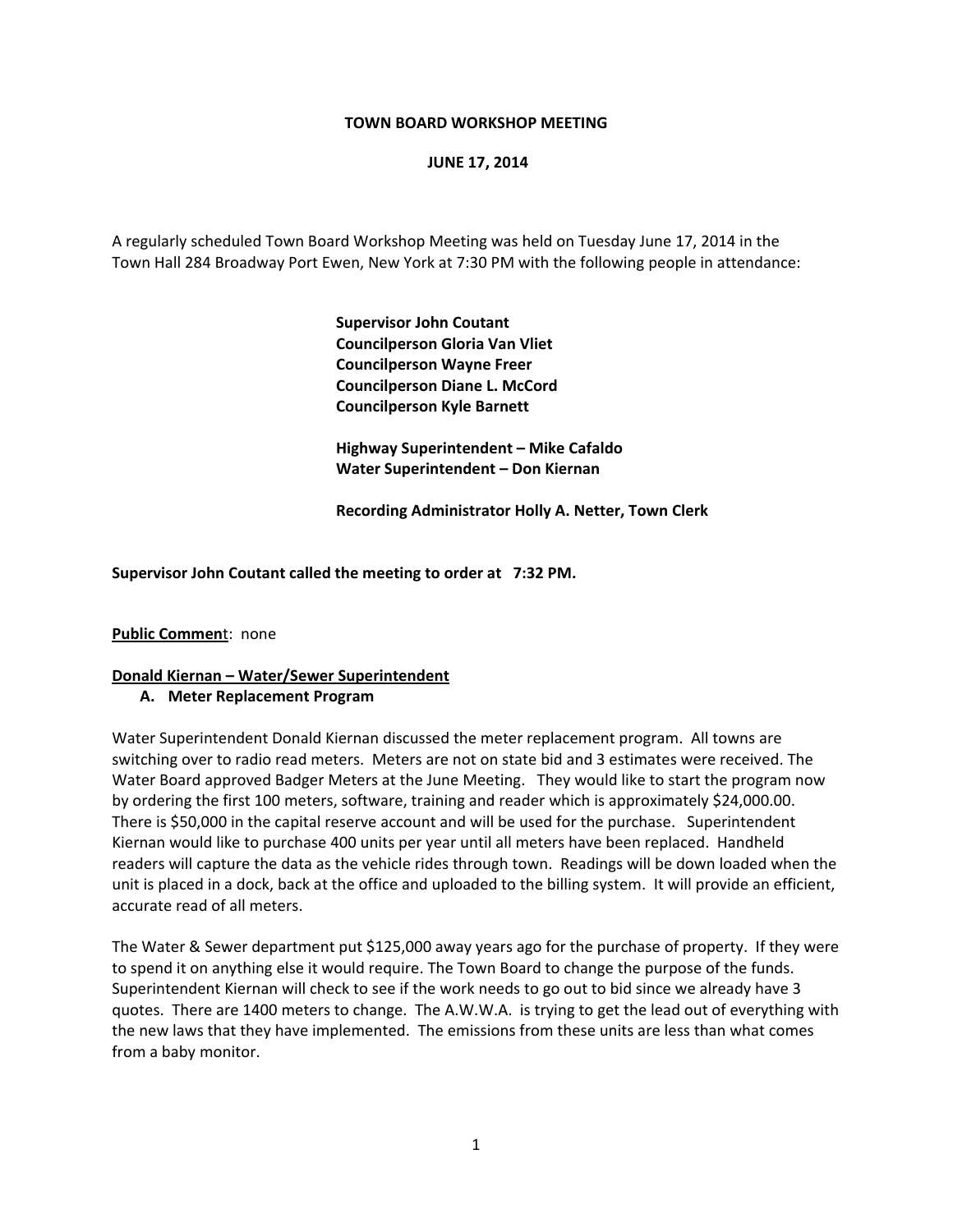## **B. Storage Tank Replacement**

The current tank was painted in 1995 for about \$85,000. The estimate to paint with all of the new regulations is \$850,000. A new glass or concrete tank would be more cost effective. The trend is concrete tanks which are poured right on sight. The engineering study will determine what will be the most cost effective. The simplest solution is to erect the new tank next to the existing tank, get it up and running, and then remove the old tank. A few acres may need to be purchased from the adjacent owner. The old tank will have some scrap value and the new tank will be maintenance free.

## **C. City of Kingston Waste Water Treatment Plant**

Superintendent Don Kiernan wrote to the Mayor of the City of Kingston informing them that the Port Ewen Water/Sewer Board of Commissioners would like to have a liaison appointed to the City of Kingston. The Board of Commissioners will need to be kept up to date on any items that may relate to improvements or otherwise affecting the Wastewater Treatment Plant that will have a direct bearing on the taxpayers in the Port Ewen Sewer District. Water Superintendent Don Kiernan received an email dated May 20, 2014 from the City of Kingston's Comptroller John Tuey, regarding a copy of the Bond Ordinance which was signed May 6, 2014. He was asked to share this with the Supervisor. I t was a notification that the city is borrowing 1,904,452 of which 10.42% is our shared responsibility. Mr. Tuey said 90% would be FEMA money however, we know from past history the funding does not always come through.

Back in 2007 we received a bill for a bond for energy improvements which we did not know anything about. The Port Ewen Water and Sewer Dept will need to be kept in the loop in a more timely manner on issues that have an effect on the water/sewer district. It is quite frustrating receiving bills that are unexpected. If we were aware of the improvements, they could be accounted for in the budget.

## D. Rondout Hills/Rondout Harbor – water/sewer lines

About every 7 years there is an ongoing feud about the sewage between the Hills and Rondout Harbor. When units 2 -20 of the Hills were built, the sewer was directed to flow down through the Rondout Harbor Sewer lines, down to our pump station. The Harbor people are upset because there are fees associated with the monthly maintenance and would like the Hills owners to pay their share. This is neither a Port Ewen Water and Sewer issue nor a Town matter. There is a homeowners association that represents both the Hills and Harbor and should be addressed through that entity.

Councilperson Gloria Van Vliet asked Superintendent Kiernan if all water/sewer issues had been resolved at Tucker Pond. According to Superintendent Kiernan, building one had met all requirements. Building 2 has not been inspected. The Board has been expecting a letter from Peter Graham regarding other issues with Tucker Pond. Mr. Graham has yet to send this letter. The Board is frustrated with his lack of timeliness.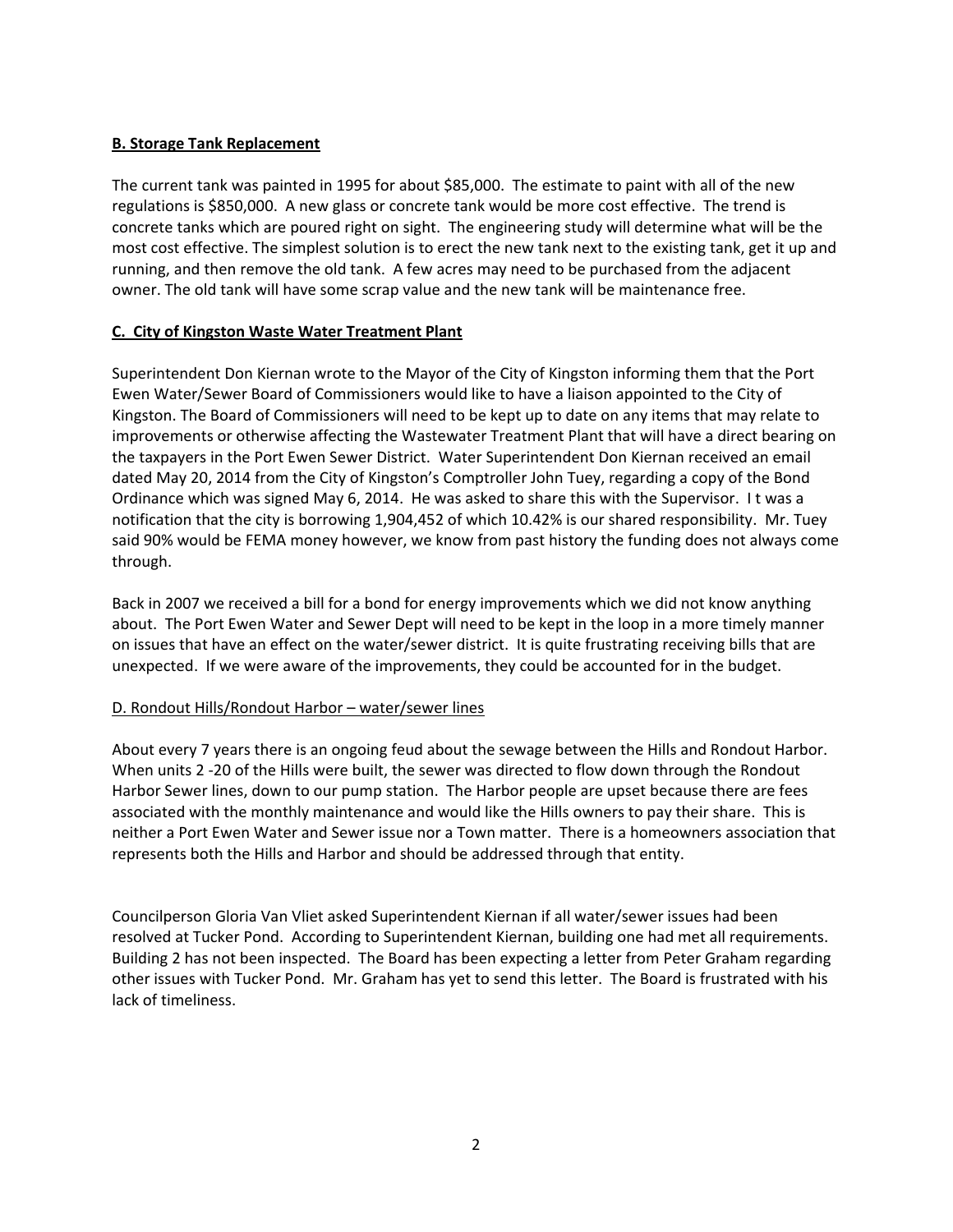#### **Michael Cafaldo – Truck Purchase**

The Town Board members had a discussion relative to the purpose of the purchase of three 2015 Freightliner Trucks from Campbell Freightliner of Orange County, LLC for a total of \$422,588.00 financed through Mercedes‐ Benz Financial Services USA LLC. All members were in favor of allowing Highway Supervisor Mike Cafaldo and Supervisor John Coutant to review the finance documents. Upon agreement of both parties, the Town Board would authorize Supervisor Coutant to complete and sign the necessary paperwork on behalf of the Town to finance the trucks.

A motion was made at 8:18 pm to enter into Executive Session to discuss an employee issue at the **Highway Department by Councilperson Diane McCord and seconded by Councilperson Wayne Freer. All were in favor.** 

**A motion was made at 8:22pm to come out of Executive Session by Councilperson Gloria Van Vliet and seconded by Supervisor John Coutant. All were in favor.** 

Councilperson Diane McCord informed the Board that the Highway Superintendent should have an agreement with the Town according to Section 284 of the Highway Law. Superintendent Cafaldo said if anyone had questions they can be referred to the President of the Association of Highways, Gale Adler. Several questions came up and Superintendent Michael Cafaldo will get clarification from Gale Adler and a contract will be made. Another issue is the Board feels the bookkeeper should be encumbering funds for the Highway budget.

#### **Historical District – Col. Hazard Payne Estate**

We have been notified by the State of New York that the Owner of Esopus Farms has petitioned the state to deem the entire area that Colonel Payne owned as a Historical district. All property owners that are in the boundaries of this district have to be notified in writing as to what has been petitioned of the state. We identified all of the owners. There were three owners that were not notified. Reasons for this petition may be; the State historical society will give you money to help keep the historical nature of the property. It will also give you a tax deduction because you are a historical property. It is not a reduction in property tax. The state can now look at the building's exterior/ interior walls and windows and say they must be kept in the framework during that area of time. All of the plans for the new site have been approved for the project by the Planning Board. If the state does not think it is appropriate they will have to come before the Planning Board again to get reapproved or an amendment done on their current application. There is also Town property that could be affected by this redistricting. Black Creek Road Bridge was a hand laid stone bridge at one time, if that was to collapse it would have to redone by hand. Black Creek apartments used to be servant chambers to the Payne's Estate; the chicken coop on the property is slotted to be a spa under current approved plans. The state does not care what the property is being used for currently. If approved, it will require the area to revert back to what once was. Although they have asked for this historical designation, they never told the State what their intent was for the property or showed them plans of what has been approved by our Planning Board.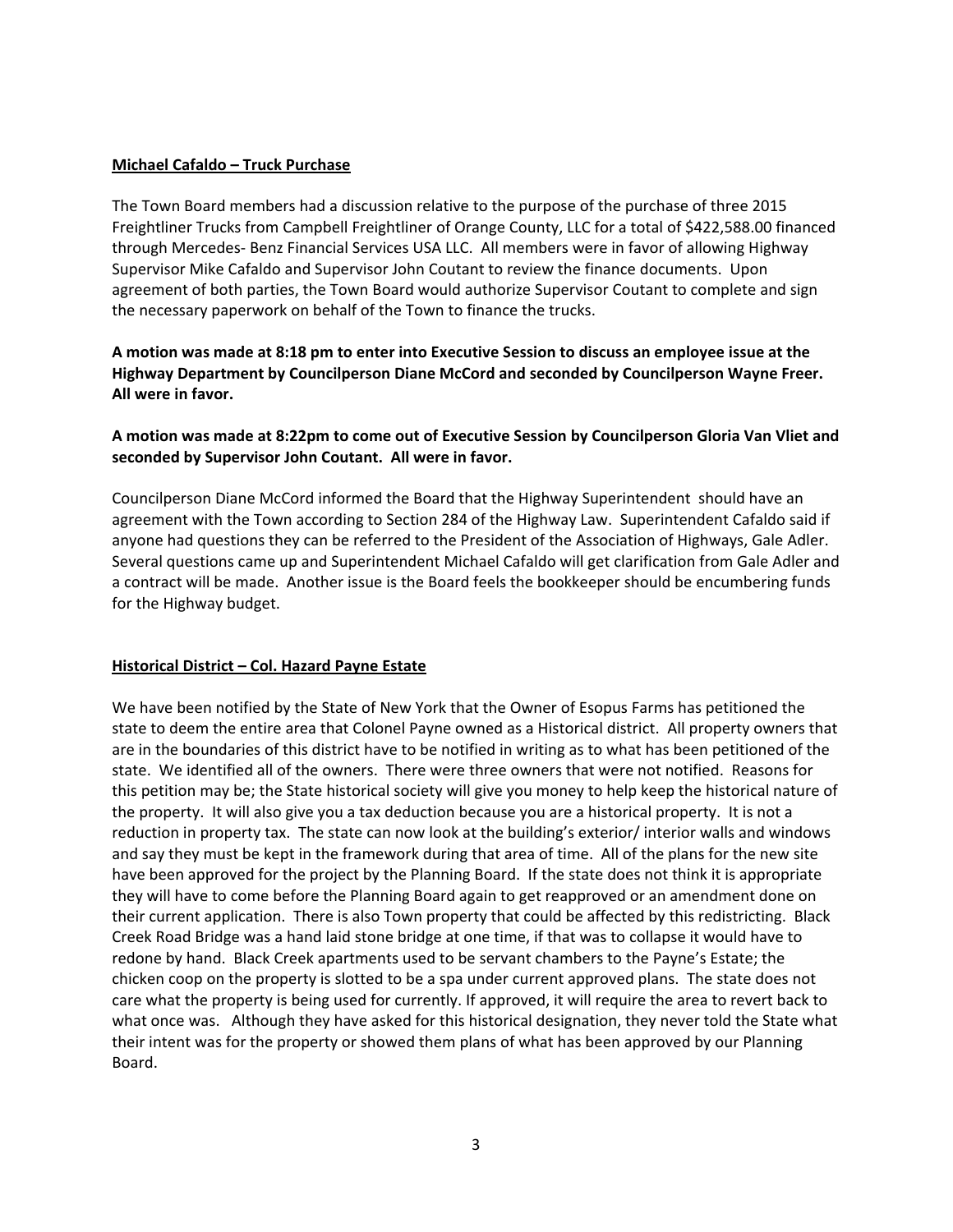Supervisor Coutant suggested the Planning Board and Myles put together a packet to send to the State to give them an idea of what has been approved by the Planning Board. Fifty one percent of the property owners have to approve it. Supervisor Coutant and Fred Zimmer, Planning Board member, were able to get the vote postponed by the state until September because several property owners were not properly notified. The property owners have to be made aware of what is being proposed and fully understand what effect this will have on them. Not only now, but in the future when they go to sell their property.

## **Ulster County Resource Recovery Agency**

Ulster County Resource Recovery Agency is looking for the Town to sign a 10‐ year Solid Waste Management Agreement. Flow control has been in place, all trash has to go through UCRR. Supervisor Coutant and Curt Dankelman, Town of Esopus Recycling Coordinator, said the town would pay an additional \$23,000 in the first year alone. UCRRA also say the containers are not road worthy units. They are looking to replace the containers or rent the containers at our transfer station which Esopus has 7. Cost per ton is going up considerably. We need to analyze what it would cost to buy our own containers and haul our own. Fees are also subject to increase on an annual basis. Legislator Carl Belfiglio will be at the next Town Board meeting to address this issue.

Diane McCord recalled that nobody wanted to sign the original agreement but Supervisor Roger Maybe was forced to do so. Originally Ulster County was going to have its own Landfill but that never happened. Ulster County has a monopoly with flow control. We need to look into other options. Curt Dankelman is doing some research and will make a presentation to the Board at a later time.

## **Recreation Truck & Trailer Update**

Supervisor Coutant gave a brief update on the status of the Recreation truck that had been hit a few weeks back. The truck has been repaired, mower has been delivered and the new trailer will be on the road within the next few days.

# **NIMS (McCord, Freer)**

Wayne Freer will administer a NIMS 700 series training course for Board members. This course is a prerequisite for the course that will be offered here at Town Hall on July 10<sup>th</sup> by the Town Clerk and Tax Collectors Association. NIMS training is mandatory to be in compliance to receive FEMA money. This course is open to all employees in all departments throughout the county.

## **Assessor Certification Classes**

Jo Anna Mignone, Esopus Assessor has asked for permission from the Board to attend a mandatory certification course in Ithaca, N.Y. July  $13^{th} - 18^{th}$ . A resolution will be made at the next Town Board meeting for this purpose.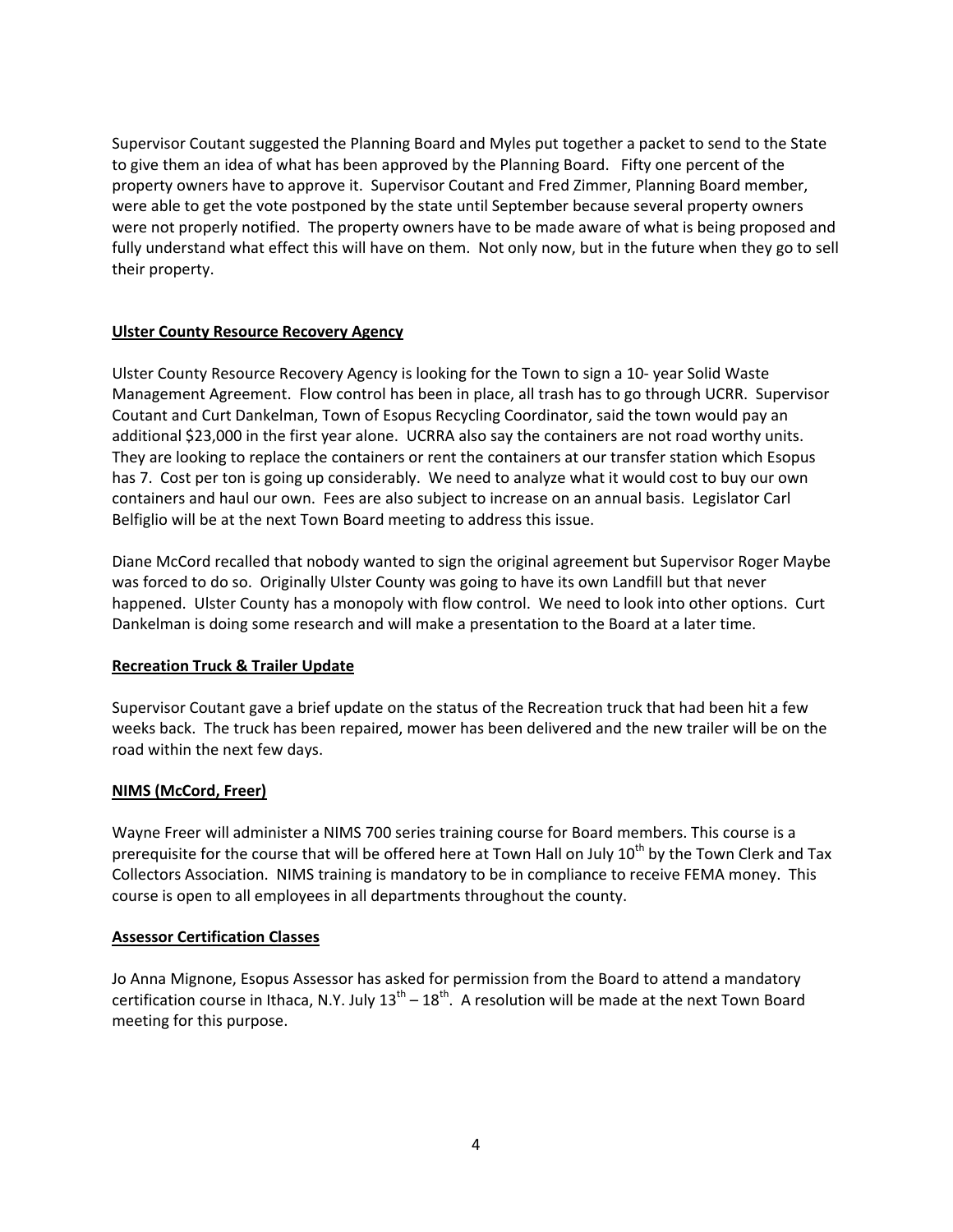## **Resignations – Environmental Board, Waterfront Advisory Board**

We have received two resignations. Karen Grieco and John Miller have resigned from the Environmental Board. Councilperson Gloria Van Vliet, liaison to the Environmental Board, informed the Town Board, that Shari Aber was considering the position as Chair of the Environmental Board. She is very interested to offer workshops on certain environmental subjects two or three times a year. The Environmental Board meeting has been changed to July 10, 7pm and the Board will meet the first Thursday of each month thereafter. They would like to revisit the idea of a community garden at the Ascension church. The quality of the soil and the clearing of the property were discussed, no decisions were made.

## **Environmental Board Candidate (George Williamson)**

George Williamson has submitted an application for a vacant Environmental Board position. The town clerk will contact him and set up an interview for the next workshop.

#### **Sons of the American Revolution – Terpening Family Cemetery**

Tim Middlebrook, President of the Columbia – Mid Hudson Valley Chapter, SAR, has written to Supervisor Coutant informing him of a Grave Marking Ceremony. The ceremony, in conjunction with the DAR, is set for Saturday, September 13<sup>th</sup> at 11am. Members of the Terpening family are traveling in for the event. Accessibility to the area was questioned. Supervisor Coutant will contact Mr. Middlebrook and suggest he come to assess the site prior to the event.

#### **NYS Department of Labor – Fire Department**

A letter was sent to Supervisor Coutant from the NYS Division of Safety and Health regarding the compliance with emergency escape systems. Materials have been provided through a web link to assist the municipality to determine whether they need emergency escape equipment. We have volunteer Fire Departments that have all been contacted directly.

## **Dormitory Authority – added survey information**

The Town Board is disgusted with the lack of progress that we have made through the NYS Dormitory Authority regarding the grant for the parking lot on Bowne Street. The Dormitory Authority has asked to have the survey added to the appraisal at 215 Bowne St. for the purchase of the Church property. This was sent along with an explanation of our lot size adjustments. Supervisor Coutant will contact Assemblyman Kevin Cahill to see if he can get some answers to why there has been such a delay. We need an answer one way or the other.

## **Miscellaneous:**

Councilperson Gloria Van Vliet said there were several locations that have overgrown grass on Doris Street and Bowne Street, exact street addresses will be obtained and complaints will be submitted to the building department for follow up.

Peter Graham has not followed up with a letter to the Town Board regarding Tucker Pond that was promised 2 weeks ago. The Planning Board may need to find a new attorney.